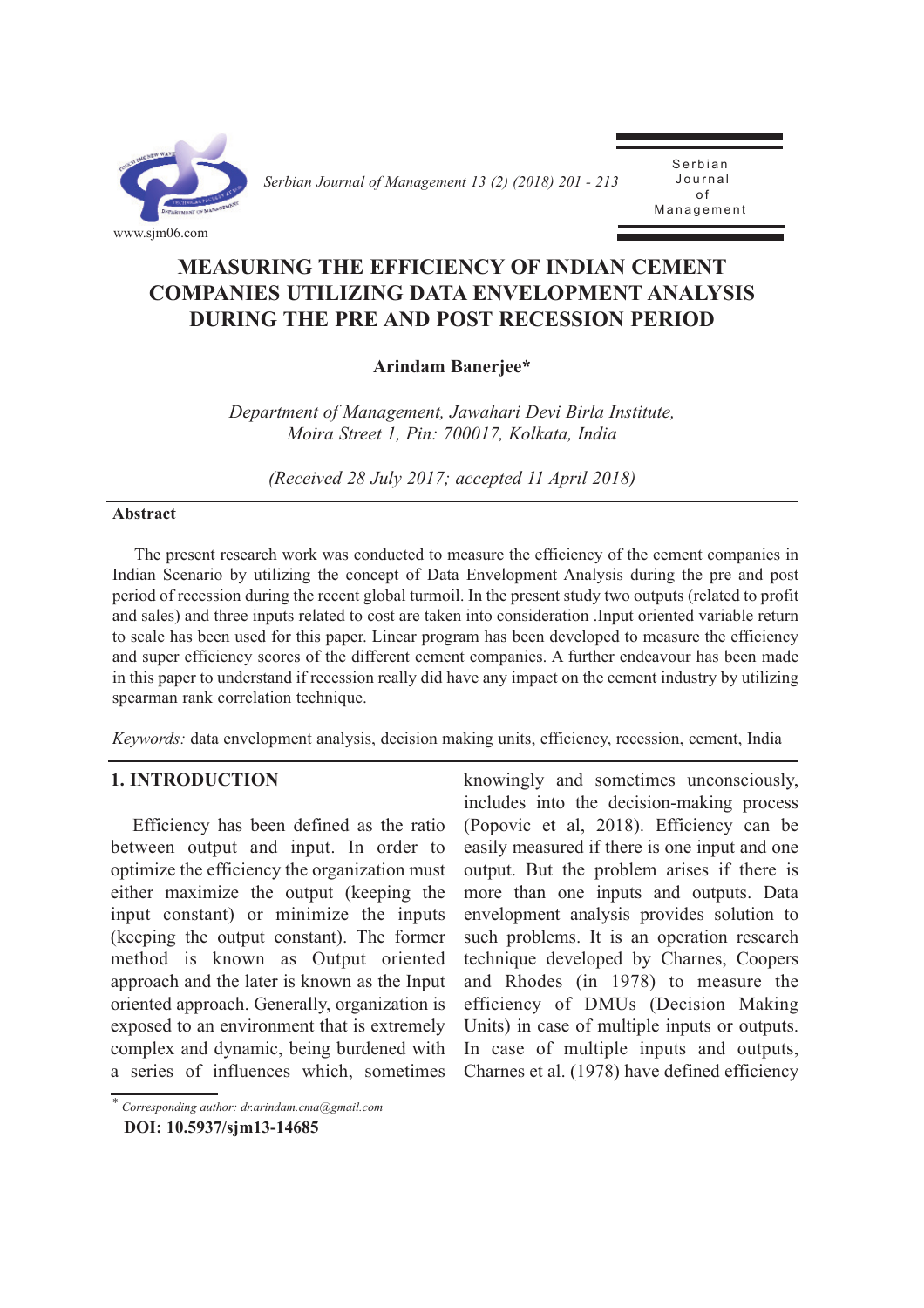as ratio between the weighted sum of outputs and weighted sum of inputs. Weights are being assigned on basis of suitable programming. They basically assumed constant return to scale. Later on Banker et al (1984) in their paper established the variable return to scale which encompassed both the increasing as well as decreasing return to scale. Hence to achieve optimum efficiency, data envelopment analysis can resort to Input or Output oriented approach which can be explained by either constant return to scale or variable return to scale. In this paper input oriented variable return to scale approach has been utilized.

In this paper two outputs and three inputs are taken into consideration. The two outputs relate to Sales and Profit. PBDIT (Profit before Depreciation, Interest and Tax) has been taken as a proxy for profit. The entire period of our study has been segregated into Pre Recession period from 2004-05 to 2006- 07 and Post Recession period from 2007-08 to 2009-10. The Post recession period included the recession period. Recession does have an impact on economy with overall decrease in employment, production as well as GDP of a country. Recession did have negative impact on Indian economy like a) Index of Industrial production (IIP) reflected a drastic fall from 11.9 % in 2006- 07 to 8.7% in 2007-08 and again to 3.2% in 2008-09 b) GDP at factor cost reduced from 9.6%in 2006-07 to 6.8% in 2008-09. c) BSE Sensex which is a barometer to test the health of Indian economy reflected a fall from 20000 points in December 2007 to little more than 8000 points in March 2009.One of the greatest impact on the Indian stock market was the withdrawal of funds by FIIs to the extent of 8000 US million\$ during April to December 2008.The main purpose of conducting this study was to understand if recession did have any impact on the performance of the Indian Cement companies during the Post recession period compared to Pre recession period. Linear program was developed to attain the above objective.

## **2. LiTERATURE REViEW**

Data Envelopment analysis is a non parametric approach to measure the efficiency of the decision making units. Banker, Charnes and Cooper (1984) in their paper have developed mathematical programming to measure the operational efficiency of the decision making units. They developed the model with variable return to scale which was devoid of the scale effects. The past paper of Banker, Charnes and Cooper was referred so as to formulate the linear program to compute the efficiency score for the Indian cement companies. The formula was:

### Min Theta (**objective Function**)

Subject to the following constraints:

$$
\sum_{j=1}^{n} w_j x_i^j \le \theta x_i^t; i = 1, 2, 3 \dots m
$$
  

$$
\sum_{j=1}^{n} w_j y_r^j \ge y_r^t; r = 1, 2, 3 \dots s
$$
  

$$
\sum_{j=1}^{n} w_j = 1;
$$
  

$$
W_{j \ge 0} (j = 1, 2, 3 \dots n);
$$
  

$$
(1)
$$

In the above,  $w_j$  = weight of j<sup>th</sup> decision making unit

 $x_i$ <sup>j</sup>=i<sup>th</sup> input for j<sup>th</sup> decision making unit  $y_r$ <sup>j</sup>= r<sup>th</sup> output for j<sup>th</sup>decision making unit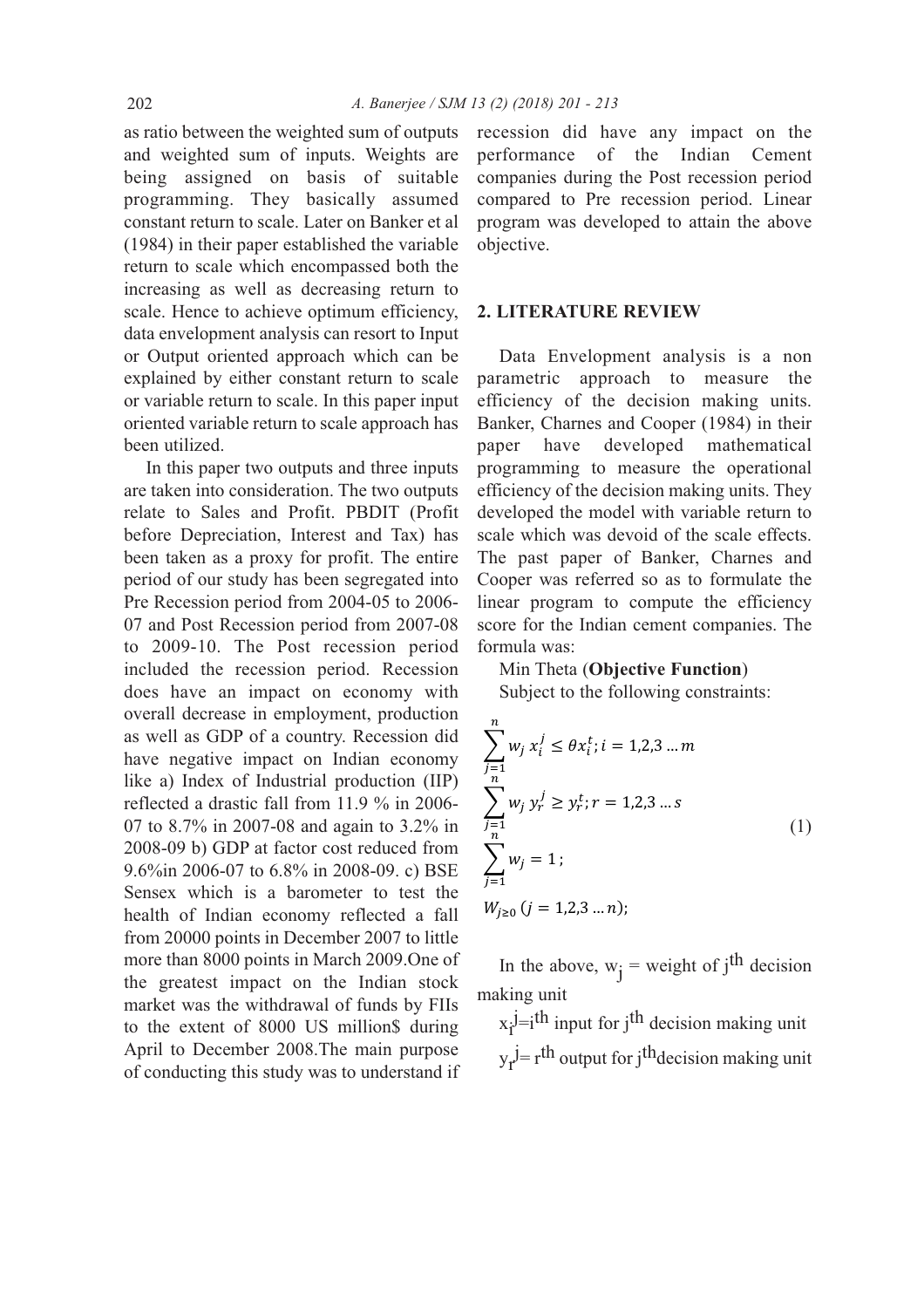$x_i^t = i^{th}$  input for t<sup>th</sup> decision making unit  $y_r^t = r^{th}$  output for t<sup>th</sup> decision making unit Theta  $=$  use to calculate the efficiency; m= inputs; s= outputs

Andersen and Peterson (1993) in their paper have made an attempt to provide a guideline to rank the efficient units and also help in comparing the ranks obtained on basis of parametric methods. The paper had proposed a super efficient DEA model to replace the traditional approach to DEA model. Super efficiency analysis was developed by Anderson and Peterson. The past work of Anderson and Peterson was referred as to formulate the linear program to compute the super efficiency score for the Indian cement companies whose efficiency score was 1.

Min Theta (**objective Function**)

Subject to the following constraints:

$$
\sum_{j=1}^{n} w_j x_i^j \le \theta x_i^t; i = 1, 2, 3 \dots m
$$
  

$$
\sum_{j=1}^{n} w_j y_r^j \ge y_r^t; r = 1, 2, 3 \dots s
$$
  

$$
\sum_{j=1}^{n} w_j = 1;
$$
 (2)

Wj ≥0 (j=1, 2, 3, 4…….n), where j is **not equal** to t

The other past literatures reviewed by me for the present study are as follows:

Karimzadeh (2012) in his paper have tried to investigate into the efficiency of the Indian commercial banks by applying the concept of Data envelopment analysis. It was concluded from the study that the public sector banks performed better than private sector banks.

Nandkumar and Singh (2014) in their

paper have tried to measure the technical efficiency of the commercial banks in Indian scenario. It was deduced from the study that the performance of the private sector banks was better than the public sector banks during the period of the study.

Tandon and Malhotra (2014) have made an attempt in their paper to measure the technical, pure and scale efficiency of the Indian commercial banks. It was concluded from the study that there was very less significant difference between the efficiency scores obtained by the public, private and foreign banks.

Tehrani, Megharagan and Golkani (2012) have tried to evaluate the corporate performance of the selected companies through data envelopment analysis taking into consideration profitability ratio as output in the analysis.

Charles, Kumar, Zegarra and Avolio (2011) have tried to measure the efficiency of the Peruvian banks through application of data envelopment analysis. Overall it was observed that multinational banks were better performers that the regional banks in Peru.

Feroz, Kim and Raab (2003) have made an attempt to understand the advantages of applying data envelopment analysis over ratio analysis to measure the efficiency of the firms.

### **3. RESEARCH METHodoLoGY**

The present study has been conducted taking into consideration two output and three inputs. In this study two outputs relate to sales and profit. PBDITA (Profit before depreciation, interest, tax and amortization) has been taken as a proxy for profit. Sales are basically the turnover of the company. All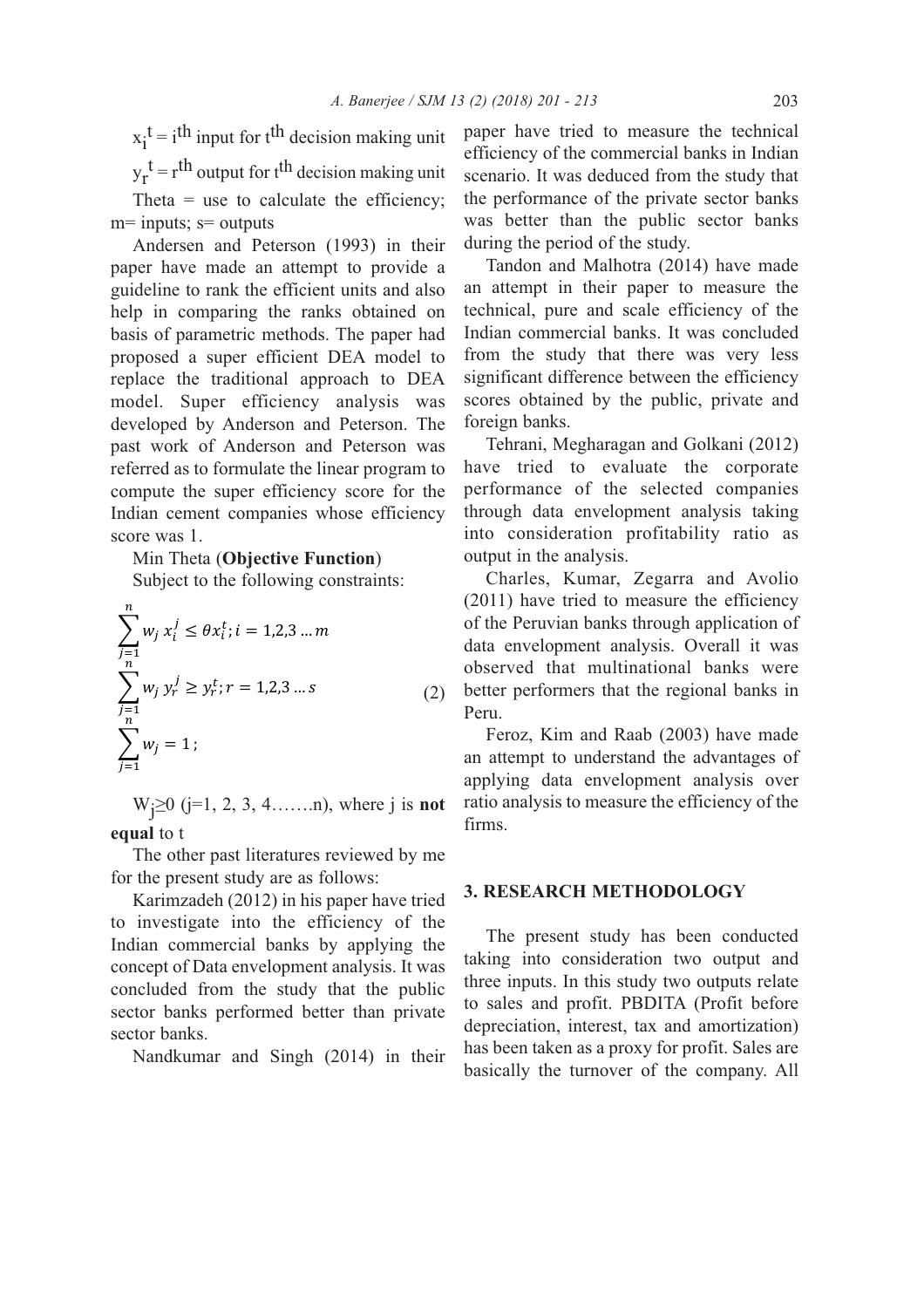the three inputs taken into consideration for the study relate to the cost structure of the company. The data (related to the above five variables) for the nine cement companies are derived from CMIE Prowess software. These nine cement companies are derived BSE 500 index in India as per their turnover. Lingo 13.0 and SPSS 20.0 has been used for analysis purpose.

#### **4. oBjECTiVES oF THE STUdY**

The major objectives of this study are as follows:

1) To develop a linear program utilizing the Data envelopment analysis to compute the efficiency and super efficiency scores of the Indian cement companies during the Pre and Post period of recession.

2) To rank the different companies as per their efficiency and super efficiency scores during the Pre and Post period of recession.

3) To investigate if recession had any impact on the performance of the Indian cement companies during the post period of recession compared to the pre recession period.

#### **5. RESULTS**

In the present study three inputs i.e. i) Raw Materials, store and spares ii) Power ,fuel and water charges iii)Compensation to the employees and two outputs i.e. i) Sales and ii) PBDITA (Profit before depreciation, interest, tax and amortization) is taken into consideration. The entire analysis is segregated between Pre recession period (2004-05 to 2006-07) and Post recession period (2007-08 to 2009-10) so as to capture any changes occurring in relation to the efficiency evaluation of the Indian cement industry during these two periods.

## **5.1 Pre recession period (2004-05 to 2006-07)**

Each and every company in the cement industry is known as the Decision making units for the study. A total of nine cement companies/Decision making units that has been taken into consideration for the study. The average of the all the five variables (two outputs and three inputs) during the 2004-05 to 2006-07 periods is reflected in Table 1.

Data envelopment analysis is basically a non-parametric approach of linear

*Table 1. Data related to Inputs and Outputs for DEA (Pre Recession period)*

| SI No            | Name of the Company     | <b>Sales</b> | <b>PBDITA</b> | Raw<br>materials,<br>stores &<br>spares | Power,<br>fuel $\&$<br>water<br>charges | <b>Compensation</b><br>to employees |
|------------------|-------------------------|--------------|---------------|-----------------------------------------|-----------------------------------------|-------------------------------------|
| DMU1             | A C C Ltd.              | 49467        | 9979          | 18584                                   | 7570                                    | 4368                                |
| DMU <sub>2</sub> | Ambuja Cements Ltd.     | 57144        | 17116         | 13898                                   | 9328                                    | 3834                                |
| DMU3             | India Cements Ltd.      | 19694        | 4083          | 6118                                    | 3973                                    | 2186                                |
| DMU4             | J K Cement Ltd.         | 10237        | 1720          | 2340                                    | 2139                                    | 700                                 |
| DMU <sub>5</sub> | J K Lakshmi Cement Ltd. | 7692         | 1640          | 2759                                    | 1600                                    | 834                                 |
| DMU6             | Prism Cement Ltd.       | 6998         | 1905          | 2199                                    | 1422                                    | 588                                 |
| DMU7             | Ramco Cements Ltd.      | 12953        | 3158          | 4189                                    | 2292                                    | 1159                                |
| DMU8             | Shree Cement Ltd.       | 10502        | 3337          | 3363                                    | 1507                                    | 784                                 |
| DMU9             | Ultratech Cement Ltd.   | 41161        | 7779          | 14744                                   | 8342                                    | 3444                                |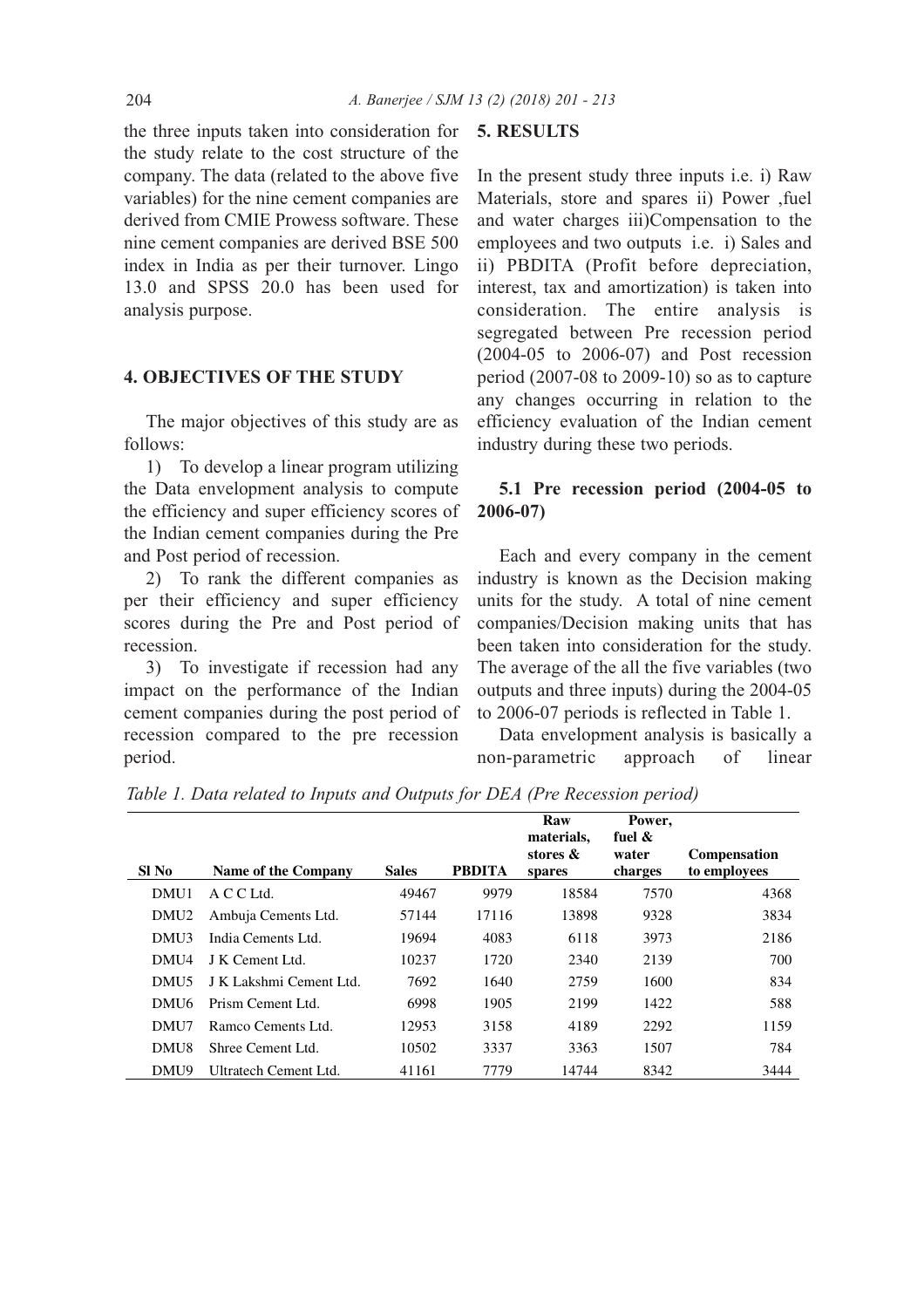programming. Linear program has been developed to measure the efficiency score of the nine decision making units in our study. To develop the linear program the information are been derived from Table 1. A sample of linear program developed for ACC ltd is given in Appendix A. Input oriented variable return to scale approach has been utilized in this paper. Thus the objective was to minimize the theta. Then the linear program was run in Lingo 13.0 to calculate the efficiency score. Those companies whose efficiency scores were 1, super efficiency score were computed by again reformulating the linear program. When the linear program developed for ACC ltd was run in Lingo the efficiency score was 1. Hence again the super efficiency score was computed by reformulating the linear program. The linear program used to compute the super efficiency score of ACC ltd is given in Appendix B. The efficiency and super efficiency output of ACC ltd after running the program in Lingo is provided in Appendix C and Appendix D.

Similar exercise was conducted for the other eight decision making units. The efficiency and super efficiency score computed after running the program in Lingo is reflected in Table 2. Those decision making units whose efficiency scores were below 1 has a scope of improvement. Then

the DMUs were ranked as per their scores. Those companies whose efficiency scores were 1, super efficiency scores were taken into consideration for ranking them. The ranks obtained by the different DMUs along with their scores are provided in Table 2.

## **5.2 Post Recession period (2007-08 to 2009-10)**

Similar to the Pre recession period, the average of the five variables (two outputs and three inputs) during the three financial years (of Post recession period) from 2007- 08 to 2009-10 is reflected in Table 3.

Data envelopment analysis has been utilized so as to formulate the linear program for the cement companies during the post recession period to compute the efficiency scores of the nine decision making units using the information available from Table 3. Those companies whose efficiency scores were 1, super efficiency score were computed for the post recession period similar to the pre recession period.

The efficiency and super efficiency score thus computed of the different cement companies are shown in Table 4 after running the program in Lingo 13.0. Then the ranks were allocated to the different companies as per their efficiency and super efficiency scores obtained. The rank along

*Table 2. Efficiency and Super Efficiency Score of the Cement Companies in Pre Recession period*

| SI No            | <b>Name of Company</b> | <b>Efficiency Score</b> | <b>Super Efficiency</b> | Rank |
|------------------|------------------------|-------------------------|-------------------------|------|
| DMU1             | A C C Ltd.             |                         | 1.062                   |      |
| DMU <sub>2</sub> | Ambuja Cements Ltd. 1  |                         | 1.046                   |      |
| DMU3             | India Cements Ltd.     | .830                    |                         | 8    |
| DMU4             | J K Cement Ltd.        |                         | 1.262                   |      |
| DMU5             | J K Lakshmi Cement     | .899                    |                         | 6    |
| DMU <sub>6</sub> | Prism Cement Ltd.      |                         | 1.276                   | ↑    |
| DMU7             | Ramco Cements Ltd.     | .891                    |                         |      |
| DMU8             | Shree Cement Ltd.      |                         | 1.437                   |      |
| DMU9             | Ultratech Cement Itd   | .815                    |                         | Q    |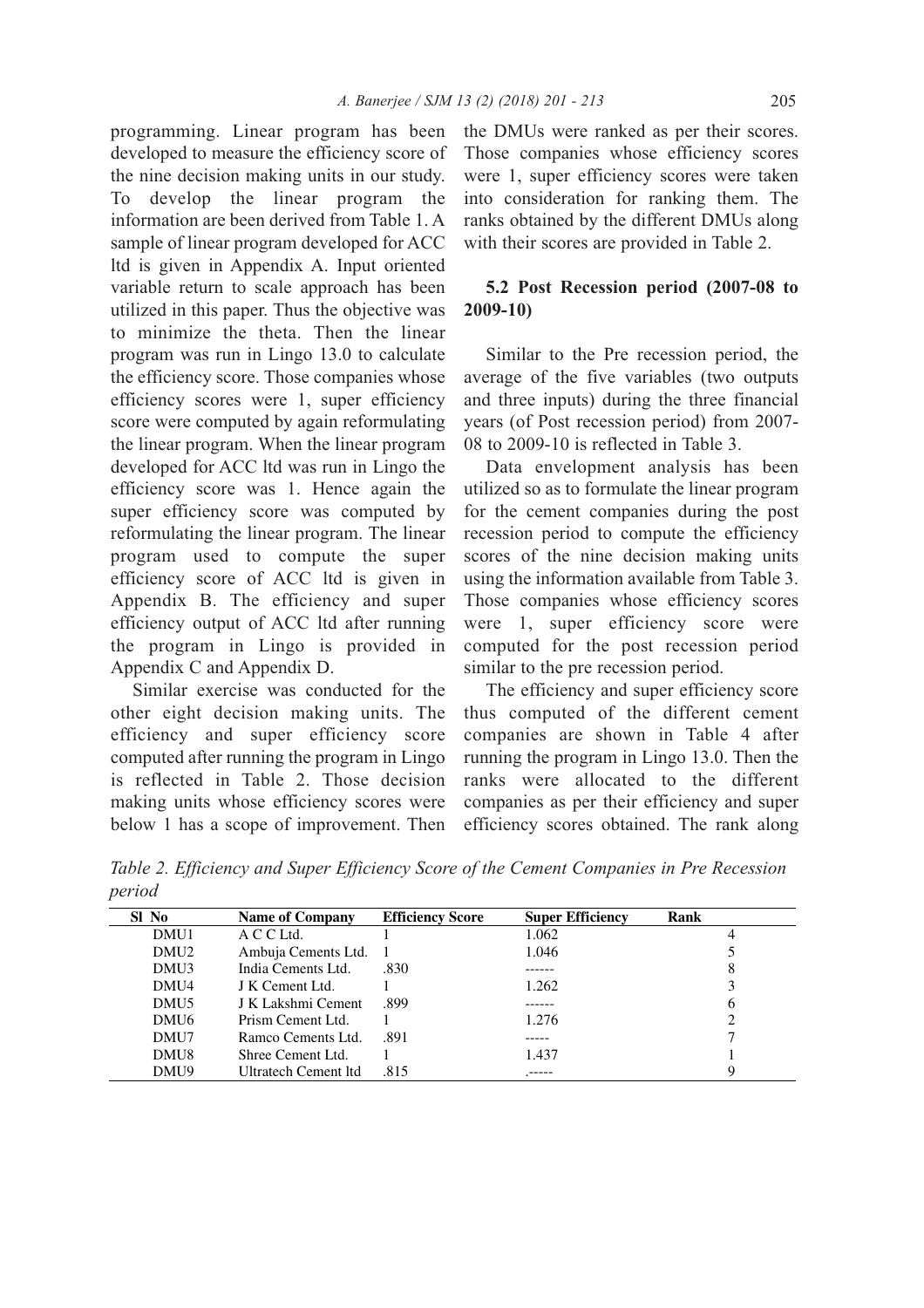with the different companies' efficiency and super efficiency scores are shown in Table 4.

Spearman rank correlation technique has been utilized so as to investigate if there was any correlation existing among the ranks obtained by the cement companies during the Pre and Post period of recession. This was done to basically understand if the recession period had any effect on the performance of the cement industry during the post recession period compared to the pre recession period. The ranks have been obtained from Table 2 for Pre recession period and Table 4 for Post recession period. The rank obtained by the cement companies during the pre and post period of recession has been shown in a combined manner in Table 5.

The graphical representation of the ranks obtained by the companies during the pre and post period of recession is represented by Figure 1.

SPSS 20.0 has been utilized so as compute the Spearman ranks correlation. It is observed from Table 6 below that Spearman rank correlation is found to be .633.

An attempt has been made in this paper to understand the descriptive statistics of the five different variables taken into consideration for this study during the Pre and Post period of recession. This was done to understand how well the companies have performed during the Pre as well as Post period of recession. SPSS 20.0 has been

*Table 3. Data related to Inputs and Outputs for DEA (Post Recession period)*

| SI No            | <b>Name of the Company</b> | <b>Sales</b> | <b>PBDITA</b> | Raw<br>materials,<br>stores &<br>spares | Power,<br>fuel $\&$<br>water<br>charges | <b>Compensation to</b><br>employees |
|------------------|----------------------------|--------------|---------------|-----------------------------------------|-----------------------------------------|-------------------------------------|
| DMU1             | A C C Ltd.                 | 86405        | 24251         | 72331                                   | 8343                                    | 14607                               |
| DMU <sub>2</sub> | Ambuja Cements Ltd.        | 76798        | 24474         | 62387                                   | 10775                                   | 12560                               |
| DMU3             | India Cements Ltd.         | 39252        | 10394         | 34722                                   | 3404                                    | 8607                                |
| DMU4             | J K Cement Ltd.            | 20015        | 4174          | 17966                                   | 2049                                    | 3724                                |
| DMU <sub>5</sub> | J K Lakshmi Cement         | 14919        | 4006          | 12765                                   | 2163                                    | 2830                                |
| DMU <sub>6</sub> | Prism Cement Ltd.          | 16015        | 3517          | 14088                                   | 3003                                    | 2281                                |
| DMU7             | Ramco Cements Ltd.         | 27539        | 8100          | 23927                                   | 3809                                    | 5370                                |
| DMU <sub>8</sub> | Shree Cement Ltd.          | 32815        | 11936         | 27782                                   | 4850                                    | 5278                                |
| DMU9             | Ultratech Cement Ltd.      | 71680        | 19204         | 61801                                   | 11865                                   | 14721                               |

*Table 4. Efficiency and Super Efficiency Score of the Cement Companies in Post Recession period*

| SI No            | <b>Name of Company</b> | <b>Efficiency Score</b> | <b>Super Efficiency</b> | Rank |
|------------------|------------------------|-------------------------|-------------------------|------|
| DMU1             | A C C Ltd.             |                         | 1.047                   | n    |
| DMU <sub>2</sub> | Ambuja Cements Ltd.    |                         | 1.013                   |      |
| DMU3             | India Cements Ltd.     |                         | 1.174                   |      |
| DMU4             | J K Cement Ltd.        |                         | 1.182                   |      |
| DMU5             | J K Lakshmi Cement     |                         | 1.248                   |      |
| DMU <sub>6</sub> | Prism Cement Ltd.      |                         | 1.306                   |      |
| DMU7             | Ramco Cements Ltd.     | .965                    |                         | 9    |
| DMU8             | Shree Cement Ltd.      |                         | 1.225                   |      |
| DMU9             | Ultratech Cement Ltd   | .943                    |                         |      |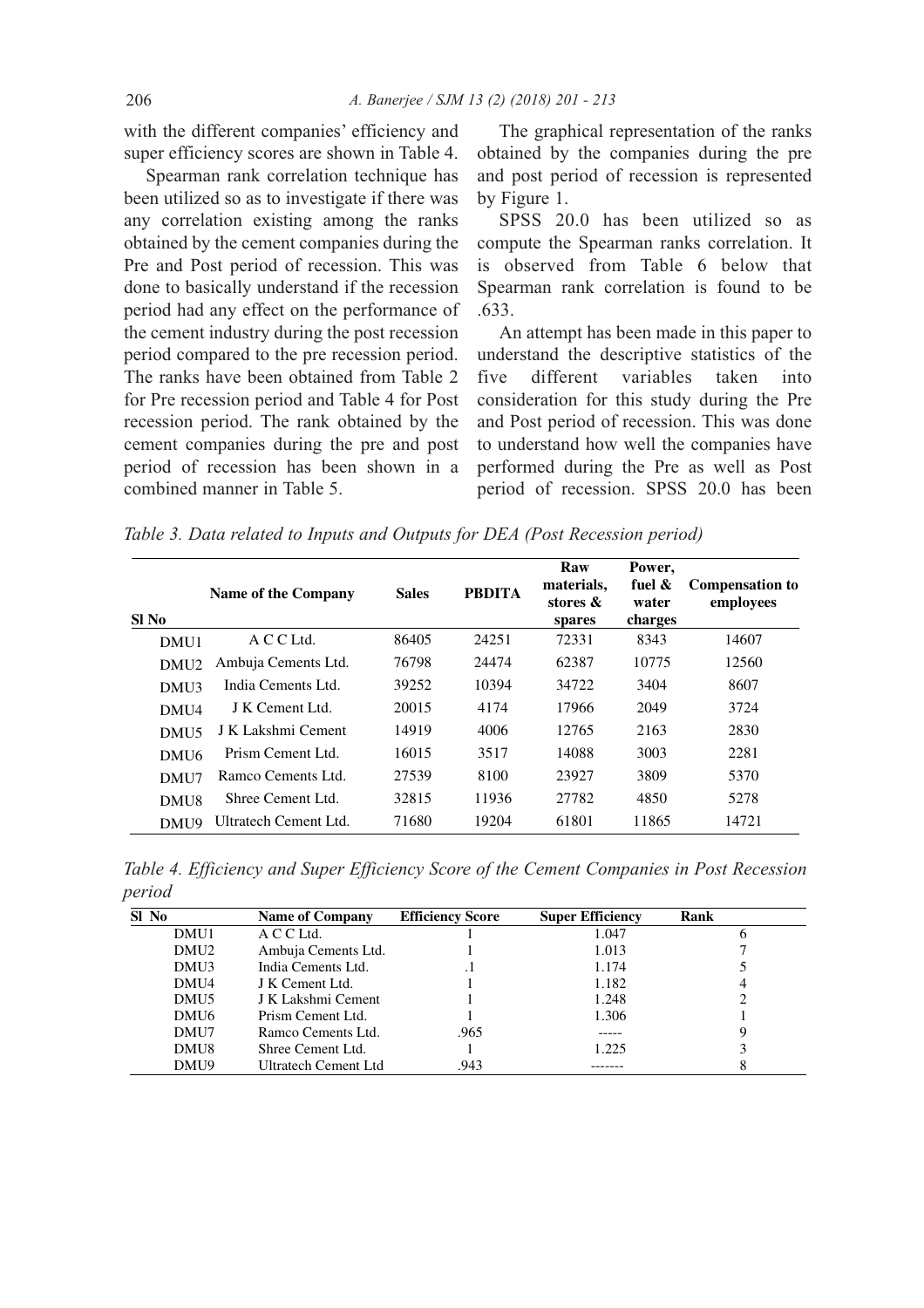| Sl No            | <b>Name of Company</b>      |   | <b>Pre Recession Rank Post Recession Rank</b> |
|------------------|-----------------------------|---|-----------------------------------------------|
| DMU1             | A C C Ltd.                  |   |                                               |
| DMU <sub>2</sub> | Ambuja Cements Ltd.         |   |                                               |
| DMU3             | India Cements Ltd.          | 8 |                                               |
| DMU4             | J K Cement Ltd.             |   | 4                                             |
| DMU <sub>5</sub> | J K Lakshmi Cement          | O |                                               |
| DMU6             | Prism Cement Ltd.           |   |                                               |
| DMU7             | Ramco Cements Ltd.          |   |                                               |
| DMU8             | Shree Cement Ltd.           |   |                                               |
| DMU9             | <b>Ultratech Cement Ltd</b> |   |                                               |

*Table 5. Rank obtained by the Cement Companies during the Pre and Post Recession period* 



*Figure 1. Graphical representation of the ranks obtained by the Cement companies during the Pre and Post period of recession*

*Table 6. Result of Spearman rank correlation* 

|                |                   |                                | Pre Rank | Post_Rank |
|----------------|-------------------|--------------------------------|----------|-----------|
|                |                   | <b>Correlation Coefficient</b> | 1.000    | .633      |
|                | Prerecession rank | $Sig. (2-tailed)$              | ٠        | .067      |
|                |                   | N                              | 9        | 9         |
| Spearman's rho |                   | <b>Correlation Coefficient</b> | .633     | 1.000     |
|                | Post_Rank         | $Sig. (2-tailed)$              | .067     | ٠         |
|                |                   | N                              | 9        | 9         |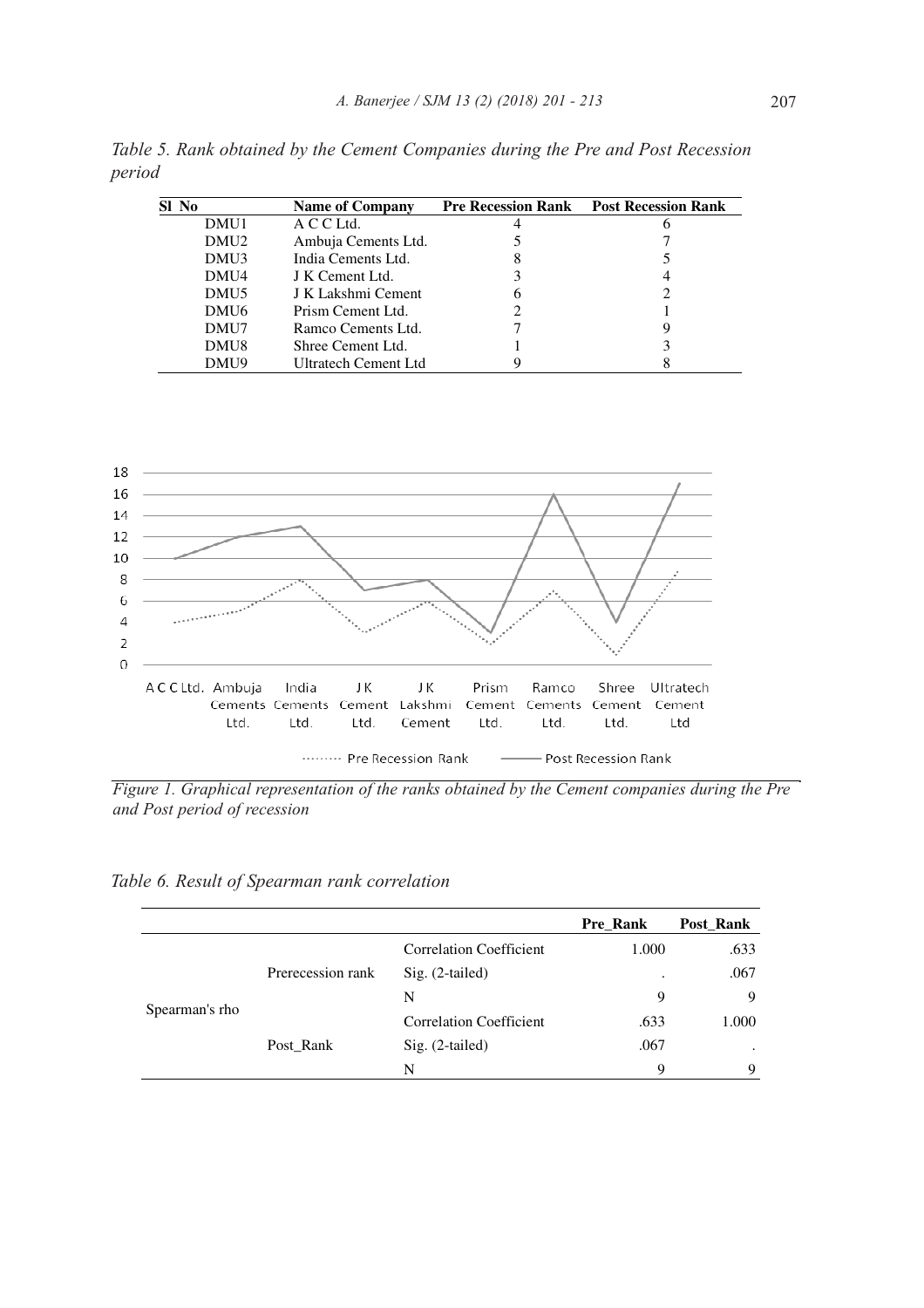utilized for the purpose. The descriptive statistics basically concentrates upon different parameters like mean, maximum, minimum of the five different input and output variables taken in this study during the Pre and Post period of recession which is shown in table 7 and 8 respectively.

### **6. diSCUSSioNS**

It is observed from Table 2 that five out of nine cement companies are performing at super efficiency level (efficiency score > 1) during the Pre recession period. Shree cement (with super efficiency score of 1.437) has obtained rank1 followed by Prism Cement and J K Cement during the Pre recession period. An interesting phenomena is observed during the Post recession period where only two out of nine cement companies are performing below their efficiency level (score below 1). The

companies are namely Ramco ltd and Ultratech cement. These two companies were also performing below their efficiency level during the Pre recession period also. Thus the number of companies performing at super efficiency level during the Post recession period has increased to seven from five out of nine during the post recession period compared to the pre recession period. Hence it is observed that there has been an overall increase of the performance efficiency of the Indian cement companies during the Post recession period compared to the Pre recession period. Prism cement ltd (with super efficiency score of 1.306) has obtained Rank 1 followed by J K Lakshmi Cement and Shree Cement (Rank 2 and 3 respectively) during the Post recession period.

It is observed that from the descriptive statistics in Table 6 and Table 7 that the mean of both the outputs i.e. the Sales and PBDIT has increased significantly during the Post

*Table 7. Descriptive Statistics (mean) of Cement companies during Pre recession period*

| Variables          | N | <b>Minimum</b> | <b>Maximum</b> | Mean       |
|--------------------|---|----------------|----------------|------------|
| <b>Sales</b>       | 9 | 6998.00        | 57144.00       | 23983.1111 |
| <b>PRDITA</b>      | 9 | 1640.00        | 17116.00       | 5635.2222  |
| Raw                | 9 | 2199.00        | 18584.00       | 7577.1111  |
| Power              | 9 | 1422.00        | 9328.00        | 4241.4444  |
| Compensation       | 9 | 588.00         | 4368.00        | 1988.5556  |
| Valid N (listwise) | 9 |                |                |            |

*Table 8. Descriptive Statistics (mean) of cement companies during Post recession period*

| <b>Variables</b>   | N |   | <b>Minimum</b> | <b>Maximum</b> | Mean       |
|--------------------|---|---|----------------|----------------|------------|
| <b>Sales</b>       |   | 9 | 14919.00       | 86405.00       | 42826.4444 |
| <b>PBDITA</b>      |   | 9 | 3517.00        | 24474.00       | 12228.4444 |
| RM                 |   | 9 | 12765.00       | 72331.00       | 36418.7778 |
| Power              |   | 9 | 2049.00        | 11865.00       | 5584.5556  |
| Compensation       |   | 9 | 2281.00        | 14721.00       | 7775.3333  |
| Valid N (listwise) |   | 9 |                |                |            |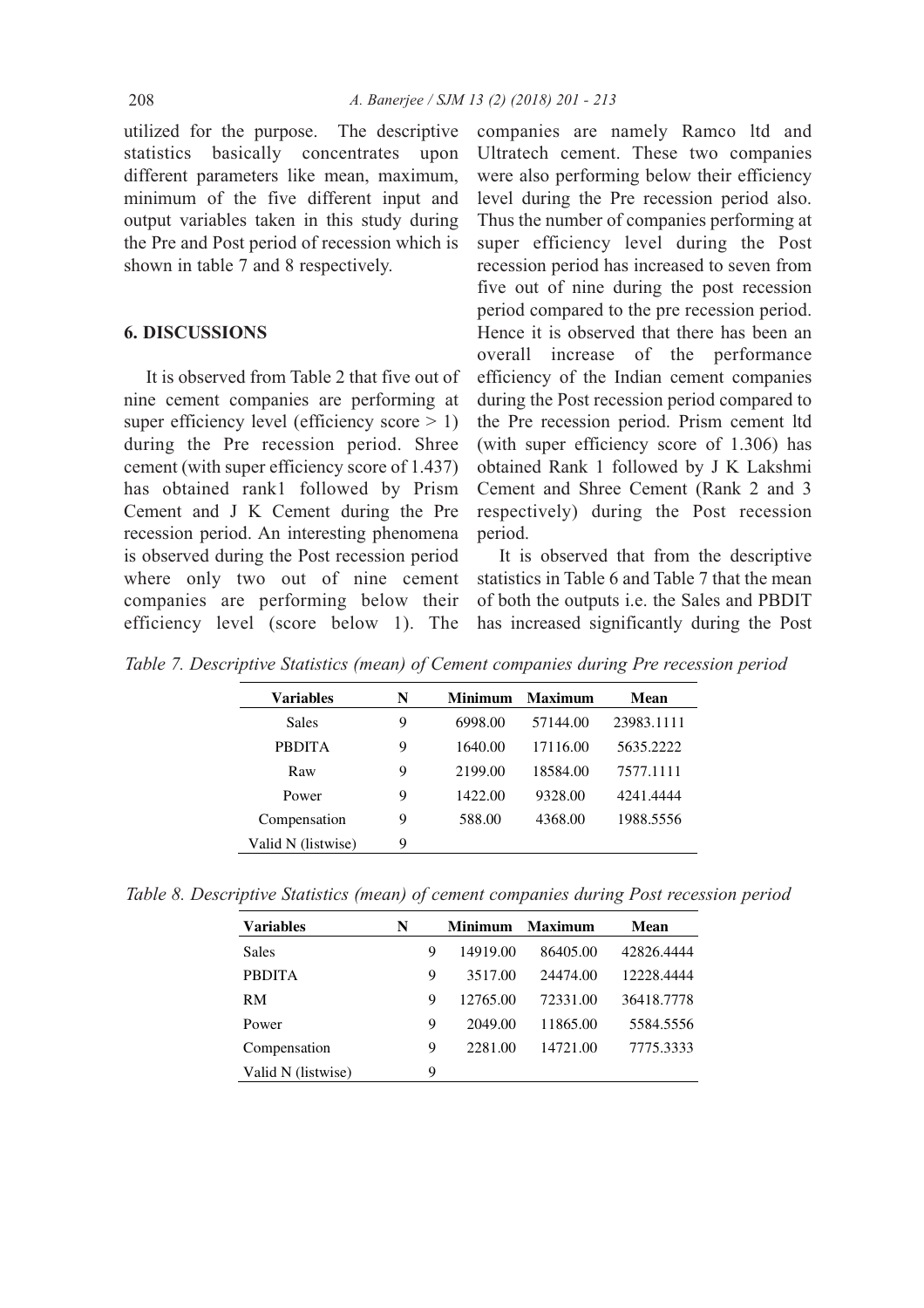recession period compared to the Pre recession period. The mean (average) of the Sales and PBDITA of the 9 cement companies has increased by 79% and 117% respectively during the post recession period compared to the pre recession period which is a drastic increase. The mean of the other three input variables of nine cement companies have also increased during the Post recession period compared to the Pre recession period. Hence we can safely assume that recession had little impact on the cement industry.

It can be observed from Table 8 that the spearman rank correlation is .633 which is greater than .50. Spearman rank correlation is basically utilized so as understand if there was significant or insignificant correlation existing between the ranks obtained by the Cement companies during the Pre and Post period of recession. The result of .633 (>.50) signifies that there has not been much significant difference between the ranks obtained by the Cement companies during the Pre and Post period of recession. Thus we can safely say that recession didn't have much of an impact on the Indian cement industry.

#### **7. CoNCLUSioNS**

It can be observed from the above analysis that recession had a little impact on the performance of the cement industry in Indian scenario. Infact if we investigate into the average of the output variables taken in our study it can be deduced that the cement industry performed well during the Post recession period compared to the Pre recession period. The spearman rank correlation results also points to the same direction. An effort has been made to

formulate the linear program for the input and outputs taken for the study so as to compute the efficiency of the cement industry in Indian scenario during the Pre and Post period of recession. It is also observed from the study that the number of companies working at super efficiency level has increased during the Post recession period compared to the Pre recession period. Hence it can be concluded from the above discussion that recession had little impact on the performance efficiency on the Indian Cement industry when the entire world was facing the negative effect of the recession.

One of the limitations of the present study is that it has been conducted taking two output variables and three input variables. If the variables are changed the result will also be affected. Hence the conclusion of the present study is based on the inputs and outputs taken for the study. The pre and the post recession period are taken for three years each. If the period taken into consideration for the study is increased then the result may also change.

#### **References**

Andersen, P., & Petersen, N. C. (1993). A Procedure for ranking efficient units in Data envelopment analysis. Management Science, 39 (10), 1261-1264.

Banker, R., Charnes, A., & Cooper, W. (1984). Some models for estimating technical and scale inefficiencies in data envelopment analysis. Management Science, 30, 1078–1092.

Charles, V., Kumar, M., Zegarra, L.F. & Avolio, B. (2011). Benchmarking Peruvian Banks using Data Envelop Analysis. Journal of CENTRUM Cathedra, Business and Economic research Journal, 4 (2), 147-164.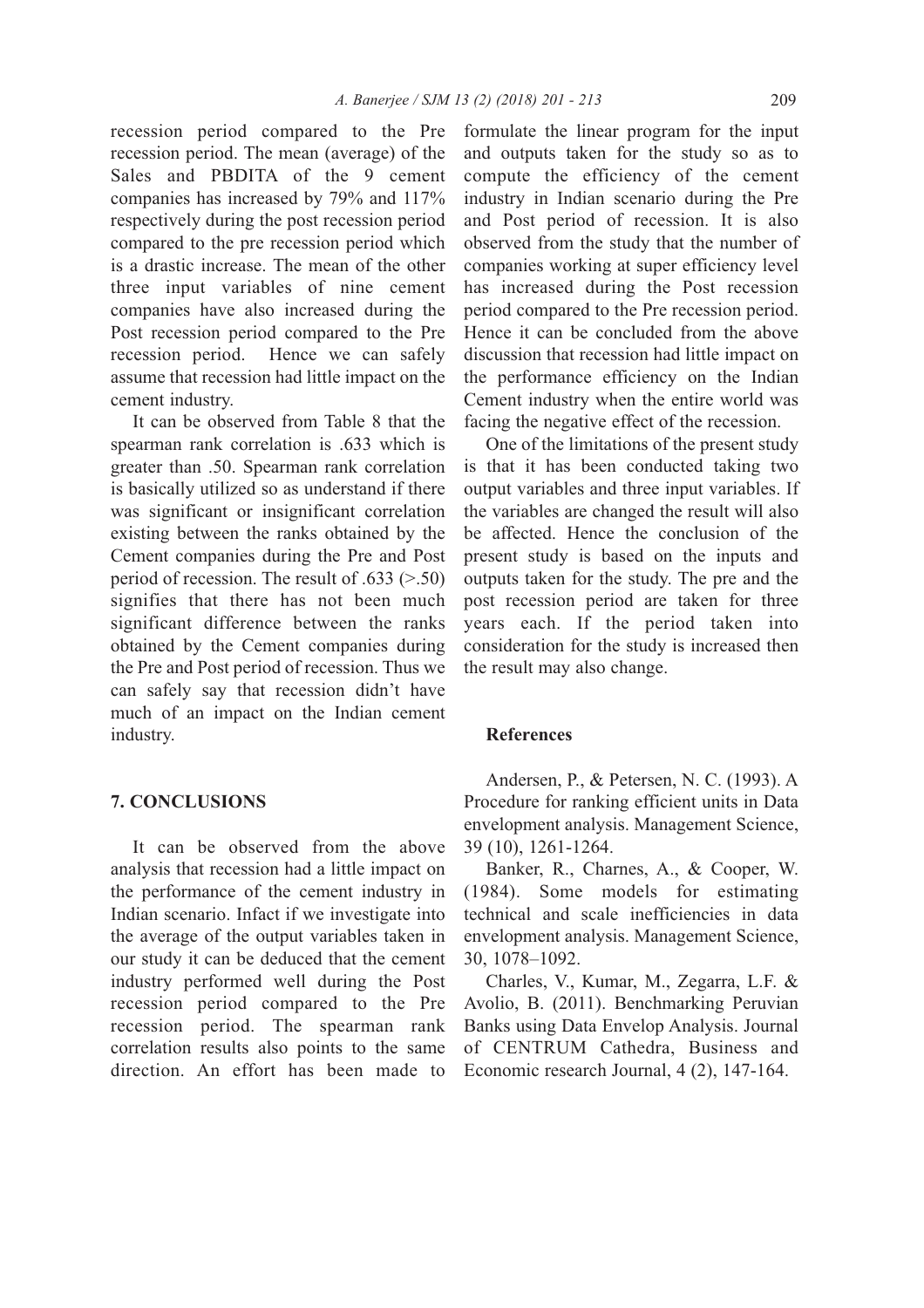# **МЕРЕЊЕ ЕФИКАСНОСТИ ИНДИЈСКИХ КОМПАНИЈА ЗА ПРОИЗВОДЊУ ЦЕМЕНТА КОРИШЋЕЊЕМ АНАЛИЗE РАЗВОЈА ПОДАТАКА У ПЕРИОДУ ПРЕ И ПОСЛЕ РЕЦЕСИЈЕ**

#### **Arindam Banerjee**

#### **Извод**

Овај истраживачки рад је спроведен како би се мерила ефикасност компанија за произвдњу цемента у индијском окружење кориштењем концепта анализе података током периода пре и после почетка рецесије, односно током недавних глобалних превирања. У овој студији узета су у обзир два излаза (која су у вези са профитом и продајом) и три инпута везана за трошкове. У самом раду је коришћена повратна информација која улазна оријентисану промењиву прииближава мерној скали. За мерење ефикасности и резултата високих перформанси различитих компанија за производњу цемента, коришћен је развој алгоритма линеарног програмирања. У овом раду је извршен додатни покушај анализе постојања утицаја рецесије на индустрију цемента, користећи методу корелације ранга.

*Кључне речи:* анализа обухвата података, јединице одлучивања, ефикасност, рецесија, цемент, Индија

Charnes, A., Cooper, W., & Rhodes, E. (1978). Measuring the efficiency of decisionmaking units. European Journal of Operational Research, 2 (6), 429–444.

Feroz, E.H., Kim, S., & Raab, R.L. (2003). Financial Statement Analysis. A Data Envelop analysis approach. Journal of Operation Research Society, 54 (1), 48-58.

Karimzadeh, M. (2012). Efficiency Analysis by using Data Envelop Analysis Model: Evidence from Indian Banks. International Journal of Latest Trends in Finance and Economic Sciences, 2 (3), 228- 237.

Nandkumar, & Singh, A. (2014). A Study of Technical Efficiency of Banks in India using DEA. IOSR Journal of Business and Management.16 (9), 37-43.

Popovic, M., Kuzmanovic, M., Savic, G. (2018). A comparative empirical study of Analytic Hierarchy Process and Conjoint analysis: Literature review. Decision

Making: Applications in Management and Engineering, 1 (2), 153-163. https://doi.org/10.31181/dmame1802160p

Tandon, K., & Malhotra, N. (2014). A Comparative evaluation of efficiency in the Indian Banking Industry using Data Envelopment Analysis. The IUP Journal of Bank Management, 13 (2), 33-46.

Tehrani, R., Megharagan, M.R., & Golkani, M.R. (2012). A model for evaluating financial performance of companies by Data Envelop Analysis- A case study of 36 Corporations affiliated with private organization. International Business research, 5 (8), 8-16.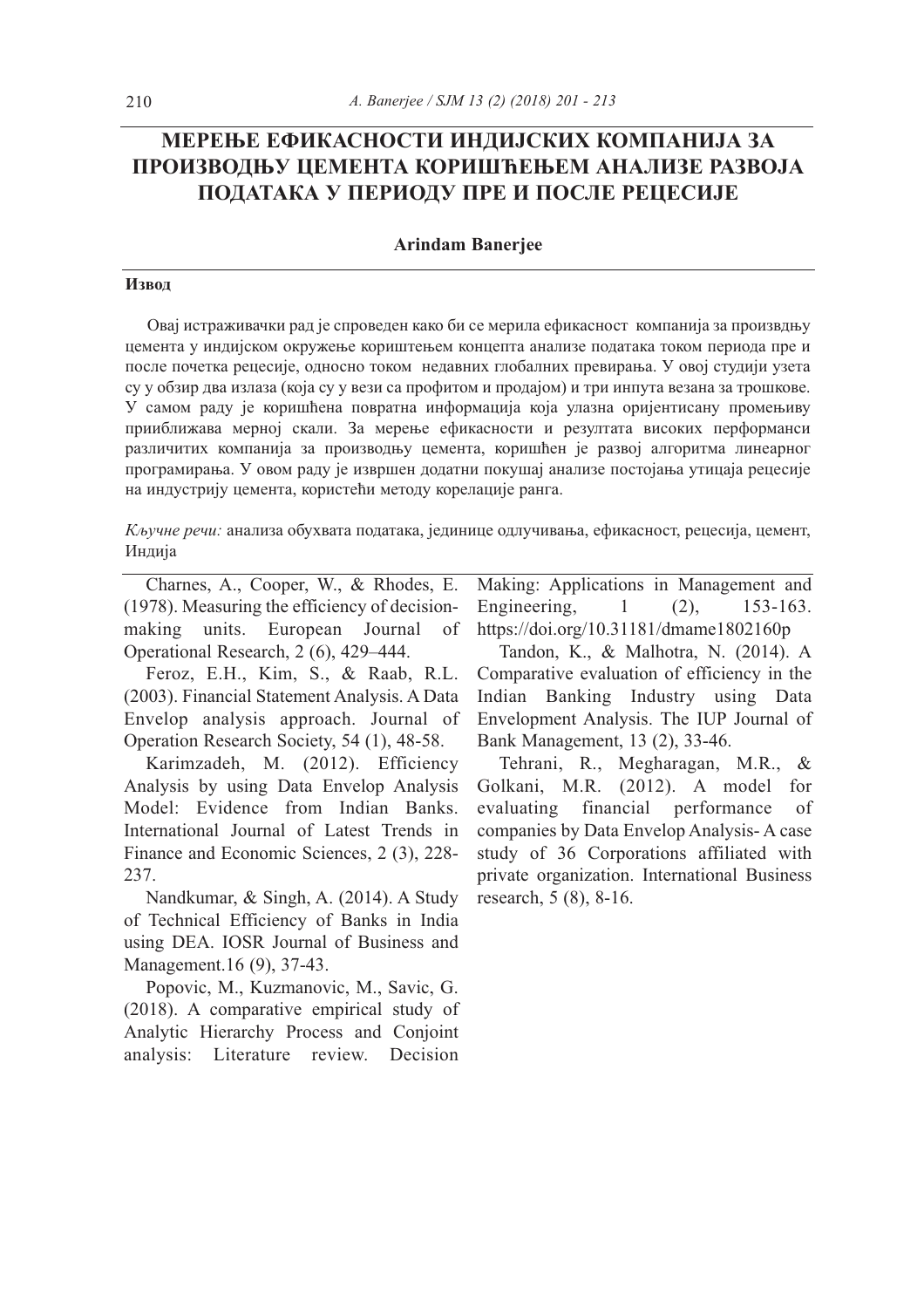## **APPENdiX A**

*Linear Program to measure the efficiency score of ACC ltd (Pre Recession period)*

 $Min = theta;$ 

18584\*w1+13898\*w2+6118\*w3+2340\*w4+2759\*w5+2199\*w6+4189\*w7+3363\*w8+14744\*w9 <=18584\*theta; 7570\*w1+9328\*w2+3973\*w3+2139\*w4+1600\*w5+1422\*w6+2292\*w7+1507\*w8+8342\*w9<=7570\*theta; 4368\*w1+3834\*w2+2186\*w3+700\*w4+834\*w5+588\*w6+1159\*w7+784\*w8+3444\*w9<=4368\*theta; 49467\*w1+57144\*w2+19694\*w3+10237\*w4+7692\*w5+6998\*w6+12953\*w7+10502\*w8+41161\*w9 >=49467; 9979\*w1+17116\*w2+4083\*w3+1720\*w4+1640\*w5+1905\*w6+3158\*w7+3337\*w8+7779\*w9>=9979;  $w1 + w2 + w3 + w4 + w5 + w6 + w7 + w8 + w9 = 1$ ;  $w1 \ge 0$ ;  $w2 \ge 0$ ;  $w3 \ge 0$ ;  $w4 \ge 0$ ;  $w5 \ge 0$ ;  $w6 \ge 0$ ;  $w7 \ge 0$ ;  $w8 \ge 0$ ;  $w9 \ge 0$ ;

### **APPENdiX B**

*Linear Program to measure the Super efficiency score of ACC ltd (Pre Recession period)*

Min = theta;

18584\*w1+13898\*w2+6118\*w3+2340\*w4+2759\*w5+2199\*w6+4189\*w7+3363\*w8+14744\*w9 <=18584\*theta; 7570\*w1+9328\*w2+3973\*w3+2139\*w4+1600\*w5+1422\*w6+2292\*w7+1507\*w8+8342\*w9<=7570\*theta; 4368\*w1+3834\*w2+2186\*w3+700\*w4+834\*w5+588\*w6+1159\*w7+784\*w8+3444\*w9<=4368\*theta; 49467\*w1+57144\*w2+19694\*w3+10237\*w4+7692\*w5+6998\*w6+12953\*w7+10502\*w8+41161\*w9 >=49467; 9979\*w1+17116\*w2+4083\*w3+1720\*w4+1640\*w5+1905\*w6+3158\*w7+3337\*w8+7779\*w9>=9979;  $w2 + w3 + w4 + w5 + w6 + w7 + w8 + w9 = 1$ ;  $w2 >= 0$ ;  $w3 >= 0$ ;  $w4 >= 0$ ;  $w5 >= 0$ ;  $w6 >= 0$ ;  $w7 >= 0$ ;  $w8 >= 0$ ;  $w9 >= 0$ ;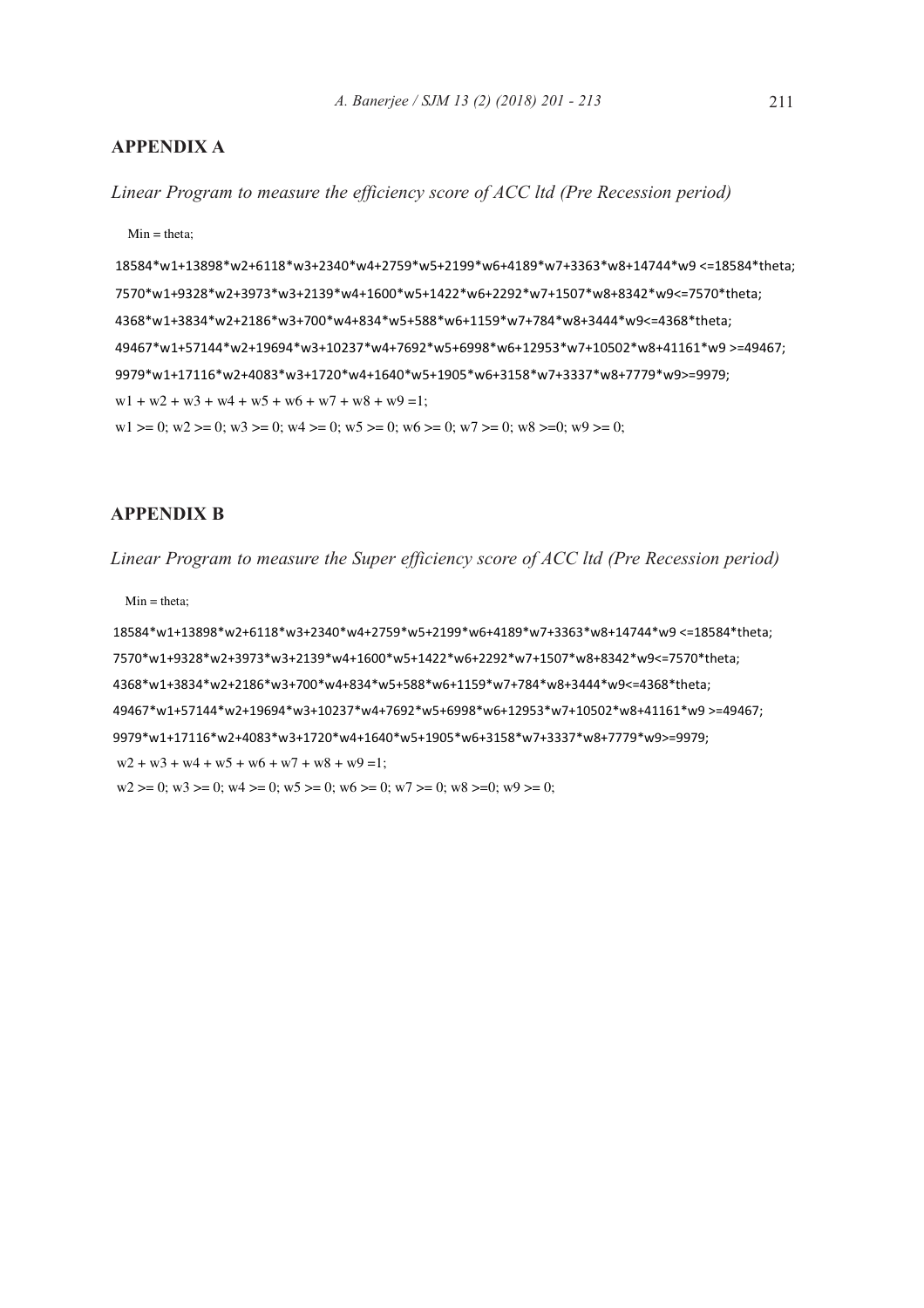## **APPENdiX C**

*Efficiency Output using Lingo of ACC ltd during the Pre Recession period (Related to Appendix A)*

| Global optimal solution found.<br>Objective value:<br>Total solver iterations: | 1,000000<br>4    |                    |  |
|--------------------------------------------------------------------------------|------------------|--------------------|--|
| Variable                                                                       | Value            | Reduced Cost       |  |
| THETA                                                                          | 1.000000         | 0.000000           |  |
| W1                                                                             | 1,000000         | 0.000000           |  |
| W <sub>2</sub>                                                                 | 0.000000         | 0.000000           |  |
| WЗ                                                                             | 0.000000         | 0.1473013          |  |
| W4                                                                             | 0.000000         | 0.1090077          |  |
| W <sub>5</sub>                                                                 | 0.000000         | 0.8559951E-01      |  |
| W6                                                                             | 0.000000         | 0.7145582E-01      |  |
| W7                                                                             | 0.000000         | 0.6094005E-01      |  |
| W8                                                                             | 0.000000         | 0.000000           |  |
| W9                                                                             | 0.000000         | 0.2827253          |  |
| Row                                                                            | Slack or Surplus | Dual Price         |  |
| $\mathbf{1}$                                                                   | 1,000000         | $-1.000000$        |  |
| $\overline{c}$                                                                 | 0.000000         | 0.000000           |  |
| 3                                                                              | 0.000000         | 0.1321004E-03      |  |
| $\overline{4}$                                                                 | 0.000000         | 0.000000           |  |
| 5                                                                              | 0.000000         | $-0.1837809E - 04$ |  |
| 6                                                                              | 0.000000         | $-0.1277062E - 04$ |  |
| 7                                                                              | 0.000000         | 0.3654695E-01      |  |
| 8                                                                              | 1,000000         | 0.000000           |  |
| 9                                                                              | 0.000000         | 0.000000           |  |
| 10                                                                             | 0.000000         | 0.000000           |  |
| 11                                                                             | 0.000000         | 0.000000           |  |
| 12                                                                             | 0.000000         | 0.000000           |  |
| 13                                                                             | 0.000000         | 0.000000           |  |
| 14                                                                             | 0.000000         | 0.000000           |  |
| 15                                                                             | 0.000000         | 0.000000           |  |
| 16                                                                             | 0.000000         | 0.000000           |  |